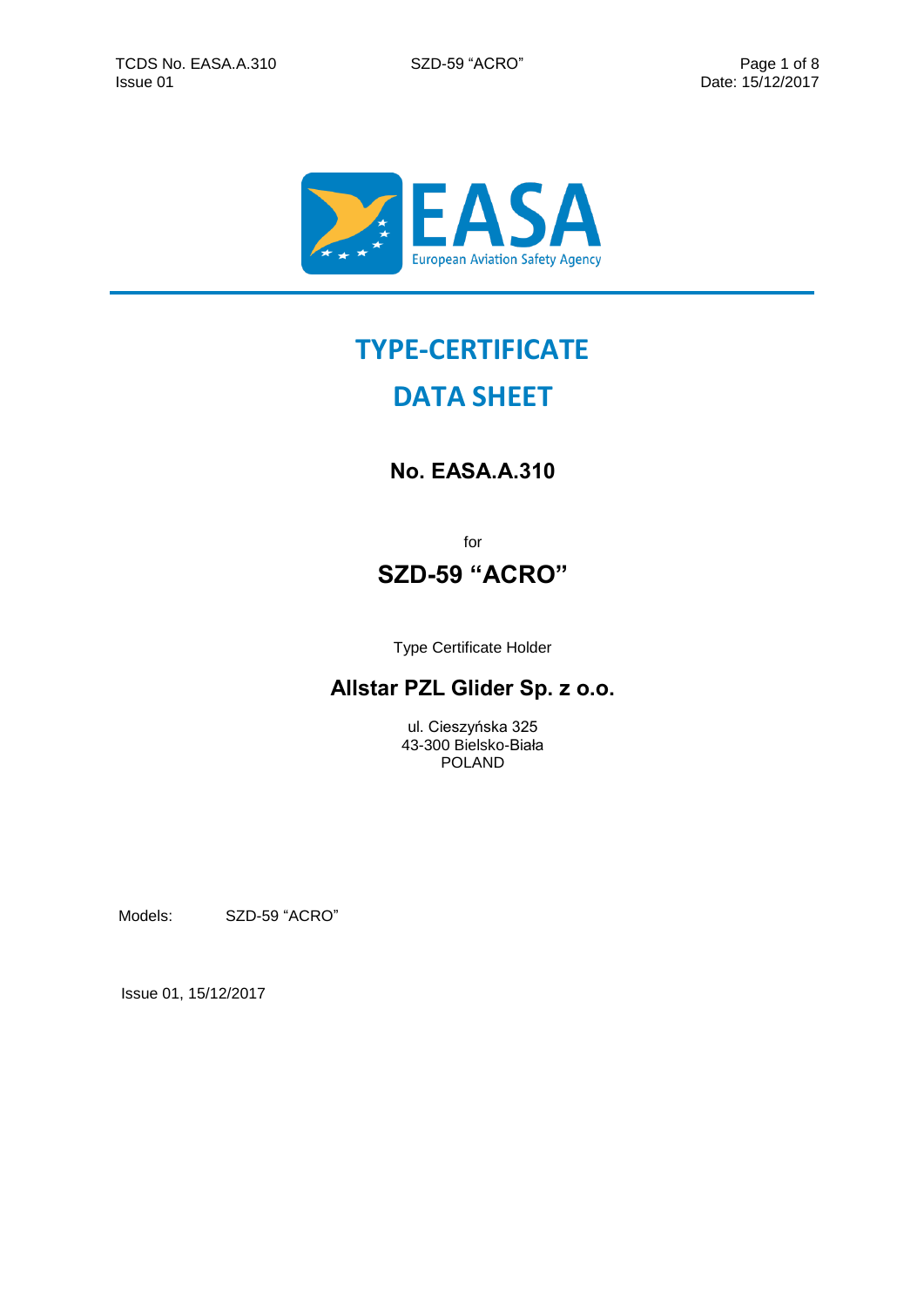# <span id="page-1-0"></span>**Table of Content**

| A.I. |  |  |  |  |  |
|------|--|--|--|--|--|
|      |  |  |  |  |  |
|      |  |  |  |  |  |
|      |  |  |  |  |  |
|      |  |  |  |  |  |
|      |  |  |  |  |  |
|      |  |  |  |  |  |
|      |  |  |  |  |  |
|      |  |  |  |  |  |
|      |  |  |  |  |  |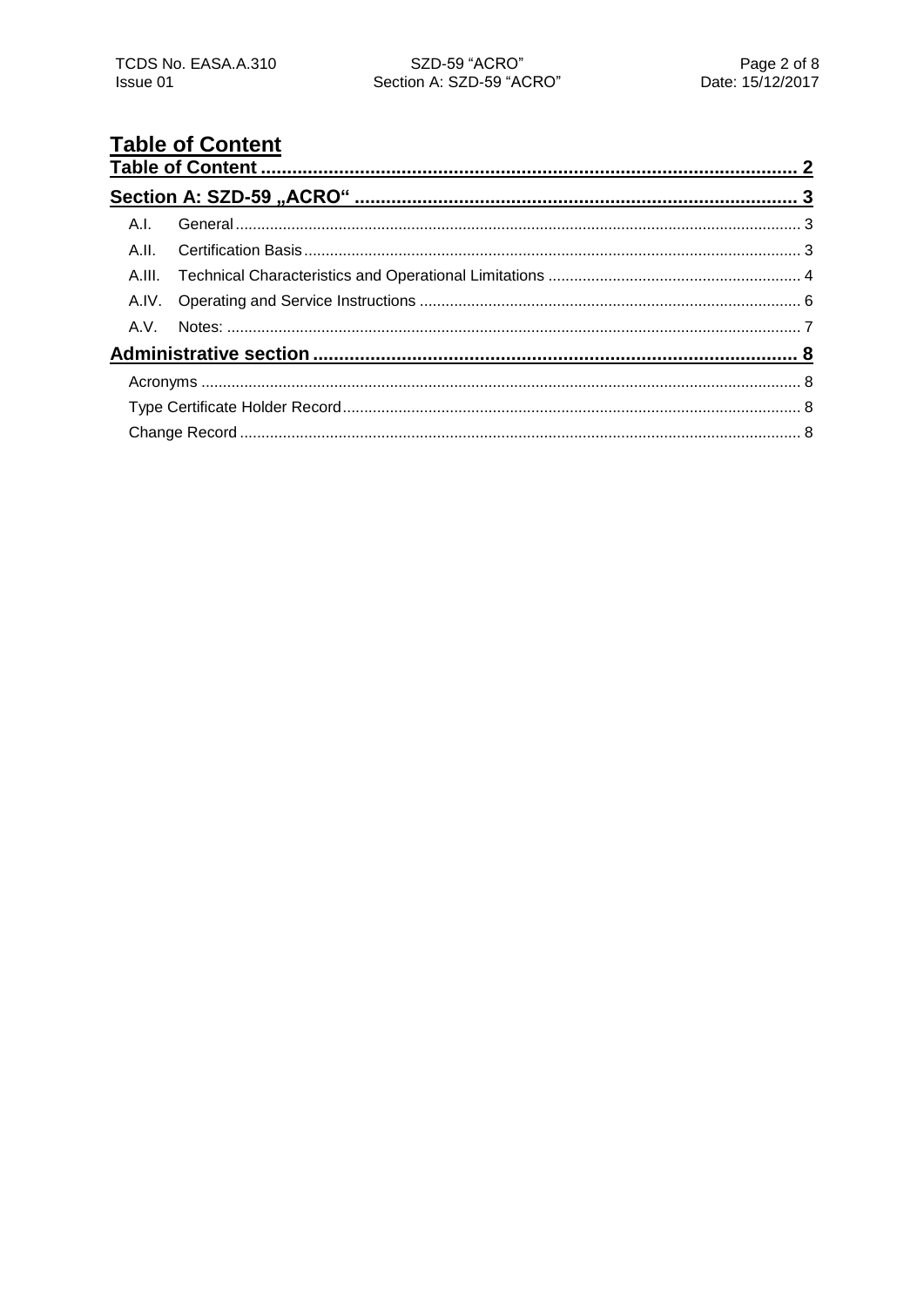# <span id="page-2-0"></span>**Section A: SZD-59 "ACRO"**

#### <span id="page-2-1"></span>**A.I.General**

|    | Data Sheet No.:                       | EASA.A.310                                                                                                     |
|----|---------------------------------------|----------------------------------------------------------------------------------------------------------------|
| 2. | a) Type:<br>b) Model:<br>c) Variants: | SZD-59 "ACRO"<br>SZD-59 "ACRO"<br>SZD-59 "ACRO", SZD-59-1 "ACRO"                                               |
| 3. | Airworthiness Category:               | Sailplane - Utility (U) and Aerobatic (A) Category                                                             |
| 4. | Manufacturer:                         | 1. Przedsiębiorstwo Doświadczalno-Produkcyjne<br>Szybownictwa (PDPSz) "PZL - Bielsko"                          |
|    |                                       | 2. Allstar PZL Glider Sp. z o.o.                                                                               |
|    |                                       | 3. Wytwórnia Konstrukcji Kompozytowych<br>Andrzej Papiorek<br>ul. Strumieńska 829a<br>43-385 Jasienica, POLAND |
| 5. | <b>Polish CAA Certification Date:</b> | 16 August 1994                                                                                                 |

6. The EASA TC replaces Polish Type Certificate No. BG-198/1 (TCDS No. BG-198/1, issue 5, dated 18 March 2004).

#### <span id="page-2-2"></span>**A.II. Certification Basis**

| $1_{-}$ | Reference Date<br>for determining the applicable<br>requirements: | February 1995                                                                                                                                                            |
|---------|-------------------------------------------------------------------|--------------------------------------------------------------------------------------------------------------------------------------------------------------------------|
| 2.      | Airworthiness Requirements:                                       | SZD-59 "ACRO":<br>JAR-22, Change 4, issued on 07 May 1987,<br>with amendments up to 22/94/1 inclusive<br>SZD-59-1 "ACRO":<br>JAR-22, Change 5, issued on 28 October 1995 |
| 3.      | <b>Special Conditions:</b>                                        | None                                                                                                                                                                     |
| 4.      | Exemptions:                                                       | None                                                                                                                                                                     |
| 5.      | Deviations:                                                       | None                                                                                                                                                                     |
| 6.      | <b>Equivalent Safety Findings:</b>                                | None                                                                                                                                                                     |
|         | 7. Environmental Protection:                                      | None                                                                                                                                                                     |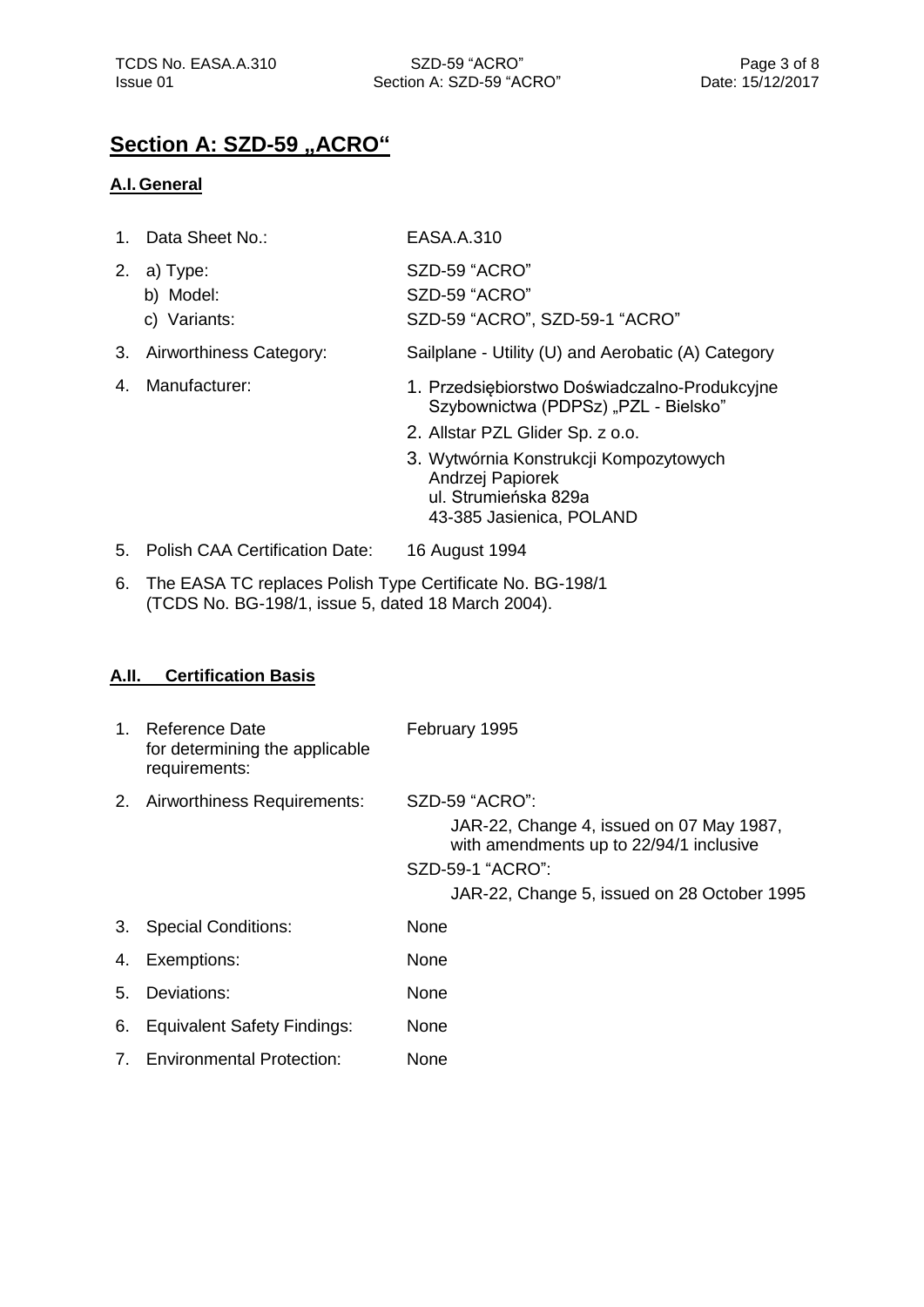#### <span id="page-3-0"></span>**A.III. Technical Characteristics and Operational Limitations**

| 1. | <b>Type Design Definition:</b> | SZD-59 "ACRO":<br>Drawing No. 59-00-10-00<br>SZD-59-1 "ACRO":                                                                                                                                                                                                                                                                                                                                                                                                                                                                                                                                                                                                                                         |                    |             |  |
|----|--------------------------------|-------------------------------------------------------------------------------------------------------------------------------------------------------------------------------------------------------------------------------------------------------------------------------------------------------------------------------------------------------------------------------------------------------------------------------------------------------------------------------------------------------------------------------------------------------------------------------------------------------------------------------------------------------------------------------------------------------|--------------------|-------------|--|
|    |                                | List of Drawings, Document No. 591.5.02,<br>issue 2, 15.09.2016, or later approved revision.                                                                                                                                                                                                                                                                                                                                                                                                                                                                                                                                                                                                          |                    |             |  |
| 2. | Description:                   | Single-seater glider designed for flying both in Aerobatic<br>and Utility category. All composite structure (GFRP).<br>Cantilever high-wing monoplane with cruciform tail unit<br>arrangement. For Utility category additional wingtips (with<br>or witout winglets) are provided, which increase wingspan<br>up to 15 m. Water ballast tanks in wings to be used in Utility<br>category only. Undercarriage consists of retractable main<br>wheel and fixed tail wheel.<br>In the SZD-59 "ACRO" variant wings are equipped with<br>airbrakes, extended on upper and lower surface.<br>In the SZD-59-1 "ACRO" variant wings are equipped with<br>two-plate airbrakes, extended on upper surface only. |                    |             |  |
| 3. | Equipment:                     | Minimum equipment:<br>- airspeed indicator,<br>- altimeter,<br>- accelerometer,<br>- variometer,<br>- compass,<br>- 5-point safety belts.<br>Standard equipment, besides the above listed:<br>- side-slip indicator,<br>- balancing weights.<br>For cloud flying the glider should be equipped with:<br>- turn indicator.                                                                                                                                                                                                                                                                                                                                                                             |                    |             |  |
| 4. | Dimensions:                    | Category:                                                                                                                                                                                                                                                                                                                                                                                                                                                                                                                                                                                                                                                                                             | Aerobatic          | Utility     |  |
|    |                                | Span:                                                                                                                                                                                                                                                                                                                                                                                                                                                                                                                                                                                                                                                                                                 | 13,20 m            | 15,00 m     |  |
|    |                                | Length:                                                                                                                                                                                                                                                                                                                                                                                                                                                                                                                                                                                                                                                                                               | 6,845 m            | 6,845 m     |  |
|    |                                | Wing area:                                                                                                                                                                                                                                                                                                                                                                                                                                                                                                                                                                                                                                                                                            | $9,79 \text{ m}^2$ | 10,66 $m2$  |  |
|    |                                | Mean aerodynamic chord<br>(MAC)                                                                                                                                                                                                                                                                                                                                                                                                                                                                                                                                                                                                                                                                       | 765,4 mm           | 742,4 mm    |  |
| 5. | Launching Hooks:               | Nose towing hook:<br>SZD-III P or TOST E                                                                                                                                                                                                                                                                                                                                                                                                                                                                                                                                                                                                                                                              |                    |             |  |
|    |                                | Winch hook:<br><b>TOST G</b>                                                                                                                                                                                                                                                                                                                                                                                                                                                                                                                                                                                                                                                                          |                    |             |  |
| 6. | <b>Weak Links:</b>             | Ultimate strength for aero-towing:                                                                                                                                                                                                                                                                                                                                                                                                                                                                                                                                                                                                                                                                    |                    | 677+10% daN |  |
|    |                                | Nominal strength for winch launching:                                                                                                                                                                                                                                                                                                                                                                                                                                                                                                                                                                                                                                                                 |                    | 677±10% daN |  |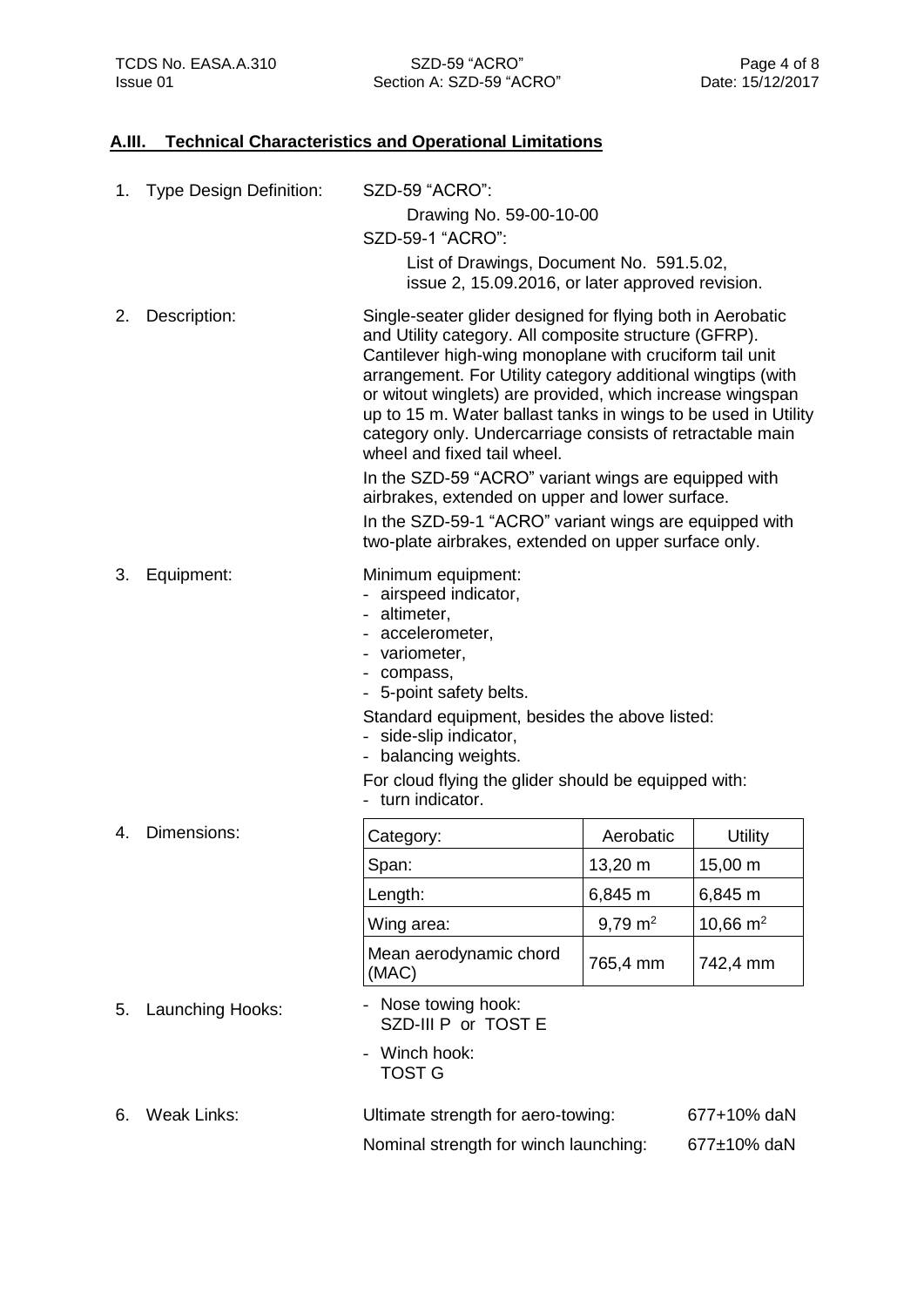Section A: SZD-59 "ACRO" Issue 01 Date: 15/12/2017

7. Load Factors:

| 7.1 Utility category   | $+5.3 / -2.65$ | (up to $V_A$ )    |
|------------------------|----------------|-------------------|
|                        | $+4,0/ -1,5$   | (up to $V_{NE}$ ) |
| 7.2 Aerobatic category | $+7,0/ -5,0$   | (up to $V_{NE}$ ) |
| 7.3 Airbrakes extended | $+3,5$         | (up to $V_{NE}$ ) |

 $\blacksquare$ 

| 8. | Air Speeds:                                       |                                                                                                                                                                                                                        |                                                       |                                                                                                            |                          | Category                   | Α   | U   |
|----|---------------------------------------------------|------------------------------------------------------------------------------------------------------------------------------------------------------------------------------------------------------------------------|-------------------------------------------------------|------------------------------------------------------------------------------------------------------------|--------------------------|----------------------------|-----|-----|
|    | IAS [km/h]                                        | <b>Never Exceed Speed</b>                                                                                                                                                                                              |                                                       |                                                                                                            |                          | V <sub>NE</sub>            | 285 | 265 |
|    |                                                   | <b>Manoeuvring Speed</b>                                                                                                                                                                                               |                                                       |                                                                                                            |                          | $V_A$                      | 200 | 200 |
|    |                                                   | Rough Air Speed                                                                                                                                                                                                        |                                                       |                                                                                                            |                          | $\mathsf{V}_{\mathsf{RA}}$ | 200 | 200 |
|    |                                                   | Max Aero-tow Speed                                                                                                                                                                                                     |                                                       |                                                                                                            |                          | Vт                         | 150 | 150 |
|    |                                                   | Max Winch-launch Speed                                                                                                                                                                                                 |                                                       |                                                                                                            |                          | $V_W$                      | 150 | 150 |
|    |                                                   | Max Landing Gear Operation Speed                                                                                                                                                                                       |                                                       |                                                                                                            |                          | VLO                        | 285 | 265 |
| 9. | <b>Operational Capability:</b>                    | Approved for VFR-day conditions.<br>Cloud flying permitted in accordance with binding<br>regulations.                                                                                                                  |                                                       |                                                                                                            |                          |                            |     |     |
|    | 10. Masses [kg]:                                  |                                                                                                                                                                                                                        |                                                       |                                                                                                            | Category                 | A                          | U   |     |
|    |                                                   | <b>MTOM</b> without water ballast                                                                                                                                                                                      |                                                       |                                                                                                            |                          | 380                        | 390 |     |
|    |                                                   | <b>MTOM</b> with water ballast                                                                                                                                                                                         |                                                       |                                                                                                            |                          | ---                        | 540 |     |
|    | 11. Centre of Gravity Range:                      | Forward limit:<br>145 mm aft of the datum<br>(19,0% MAC for span 13,2 m or 19,5% MAC for span 15,0 m)<br><b>Rearward limit:</b><br>275 mm aft of the datum<br>(36,0% MAC for span 13,2 m or 37,0% MAC for span 15,0 m) |                                                       |                                                                                                            |                          |                            |     |     |
|    | 12. Datum:                                        | Vertical plane going through intersection points of wing<br>leading edge and root rib planes                                                                                                                           |                                                       |                                                                                                            |                          |                            |     |     |
|    | 13. Levelling Means:                              | Wing trailing edge 22 mm below leading edge in the plane<br>of wing root ribs                                                                                                                                          |                                                       |                                                                                                            |                          |                            |     |     |
|    | 14. Control surface<br>deflections:               | Aileron:<br>Elevator:<br>Rudder:                                                                                                                                                                                       | - up<br>- down<br>- up<br>- down<br>- left<br>- right | $30^\circ$ $\pm 1^\circ$<br>$18^\circ$<br>$32^\circ$<br>$28^\circ$<br>$34^\circ$<br>$34^\circ \pm 1^\circ$ | ±1°<br>±1°<br>±1°<br>±1° |                            |     |     |
|    | 15. Minimum Flight Crew:                          | 1 pilot                                                                                                                                                                                                                |                                                       |                                                                                                            |                          |                            |     |     |
|    | 16. Maximum Passenger<br><b>Seating Capacity:</b> | No Passengers                                                                                                                                                                                                          |                                                       |                                                                                                            |                          |                            |     |     |
|    | 17. Baggage/ Cargo<br>Compartments:               | Refer to the Technical Service Manual                                                                                                                                                                                  |                                                       |                                                                                                            |                          |                            |     |     |

18. Lifetime Limitations: Refer to the Technical Service Manual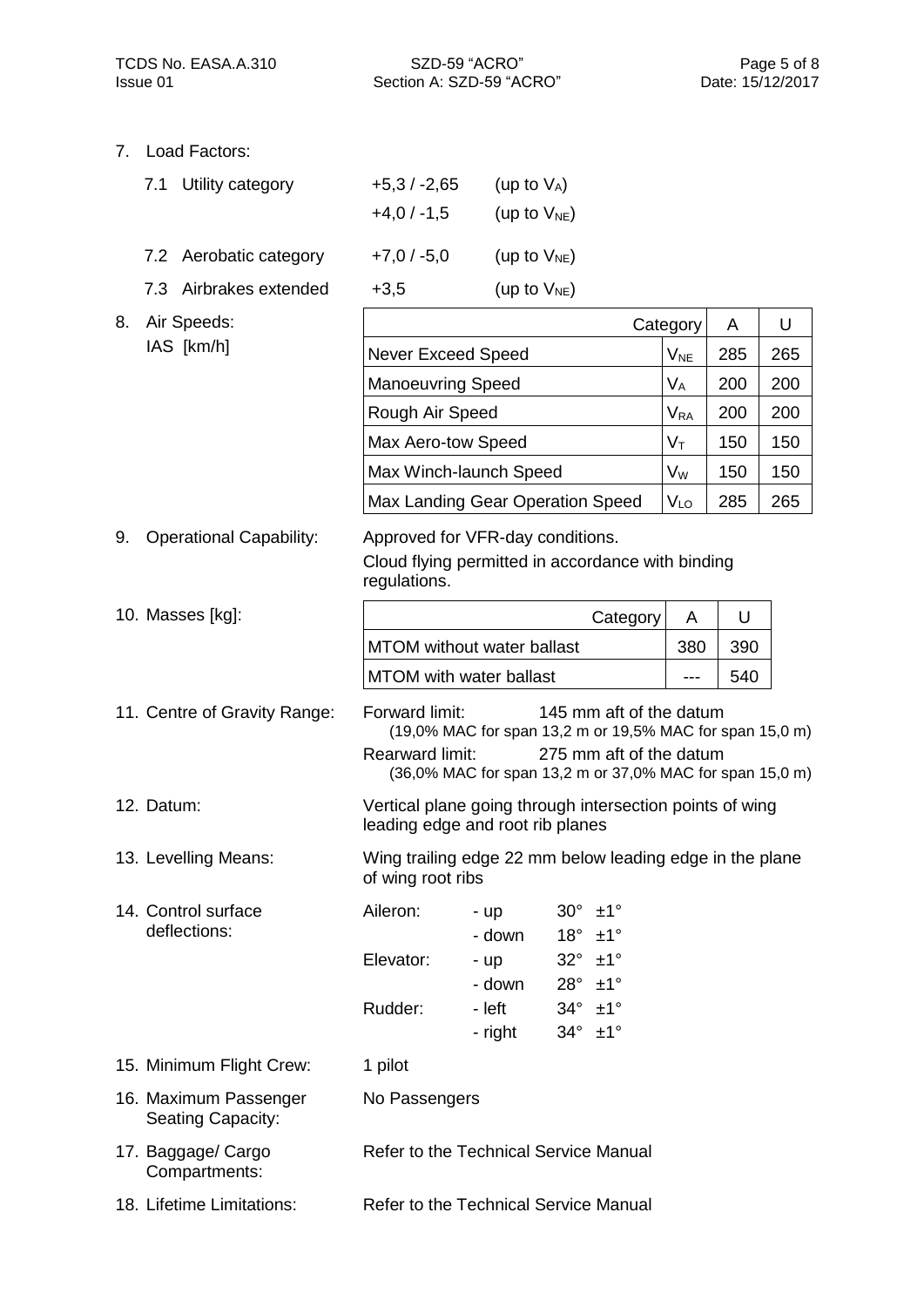Section A: SZD-59 "ACRO" Issue 01 Date: 15/12/2017

19. Other Limitations: The following is prohibited:

- night flying,
- flight in icing conditions
- aerobatics in rough air
- spins with water ballast,
- aerobatics with water ballast.

#### <span id="page-5-0"></span>**A.IV. Operating and Service Instructions**

- 1. Flight Manuals: English Polish ● Flight Manual of Glider SZD-59 "ACRO", Issue III, November 10, 1995. ● Flight Manual for a glider SZD-59-1 "ACRO", Doc. No. 591.4.01, Issue I - March 2017. ● *Instrukcja Użytkowania w Locie szybowca SZD-59 "ACRO", wydanie III, 10 listopada 1995.* ● *Instrukcja Użytkowania w Locie szybowca SZD-59-1 "ACRO", Dok. nr 591.4.01, wydanie I ‒ Marzec 2017.* 2. Maintenance Manuals: English Polish ● Technical Service Manual of Glider SZD-59 "ACRO", Issue II, July 1996. ● Technical Service Manual for a glider SZD-59-1 "ACRO", Doc. No. 591.4.02, Issue I - March 2017. ● *Instrukcja Obsługi Technicznej szybowca SZD-59 "ACRO", Wydanie II, lipiec 1996.* ● *Instrukcja Obsługi Technicznej szybowca SZD-59-1 "ACRO", Dok. nr 591.4.02, wydanie I ‒ Marzec 2017.* 3. Repair Manuals: English Polish ● Repair Manual of glider SZD-59 "ACRO", Issue I, September 1996. ● *Instrukcja Napraw Szybowca SZD-59 "ACRO", wydanie I, wrzesień 1996.* 4. Operating Manuals for the Launching Hooks: ● Operating Manual for the TOST Release (for release types installed), latest approved revision.
	- Operating manual for SZD-III tow release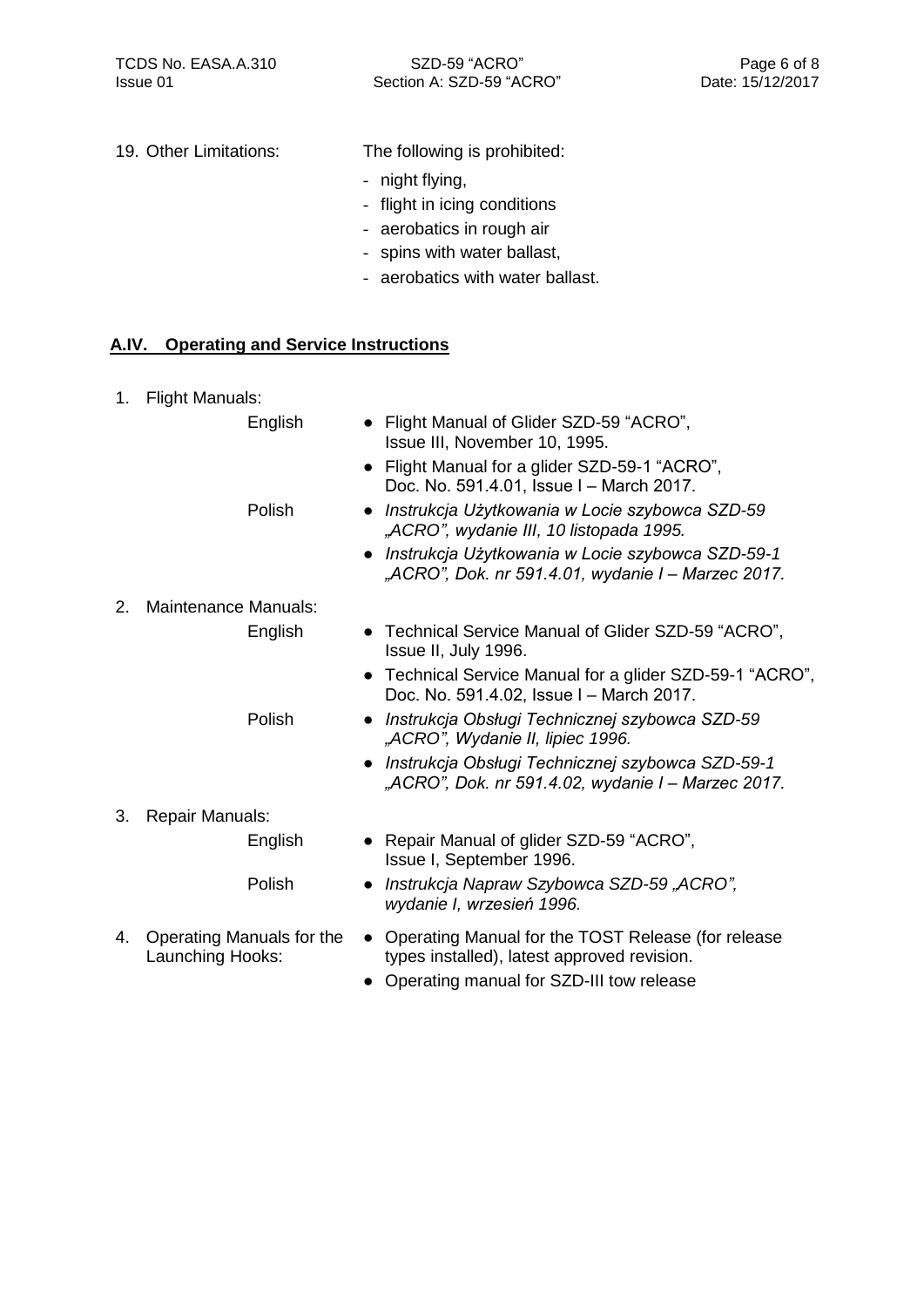#### <span id="page-6-0"></span>**A.V. Notes:**

1. This TCDS, Section A applies to the following S/N: SZD-59 "ACRO":

X-150; B-2157 ÷ B-2179;

from 590.A.04.001 up to 590.A.14.018

SZD-59-1 "ACRO":

591.A.yy.nnn, starting from 591.A.16.019 where:

yy - the year of an aircraft manufacture,

nnn - the successive aircraft number.

Aircraft manufactured by Wytwórnia Konstrukcji Kompozytowych Andrzej Papiorek have an additional letter "W" at the end of S/N.

2. All glider outside surfaces must be white painted. No registration number or any colour marks on the wings and stabilizer upper surfaces are allowed.